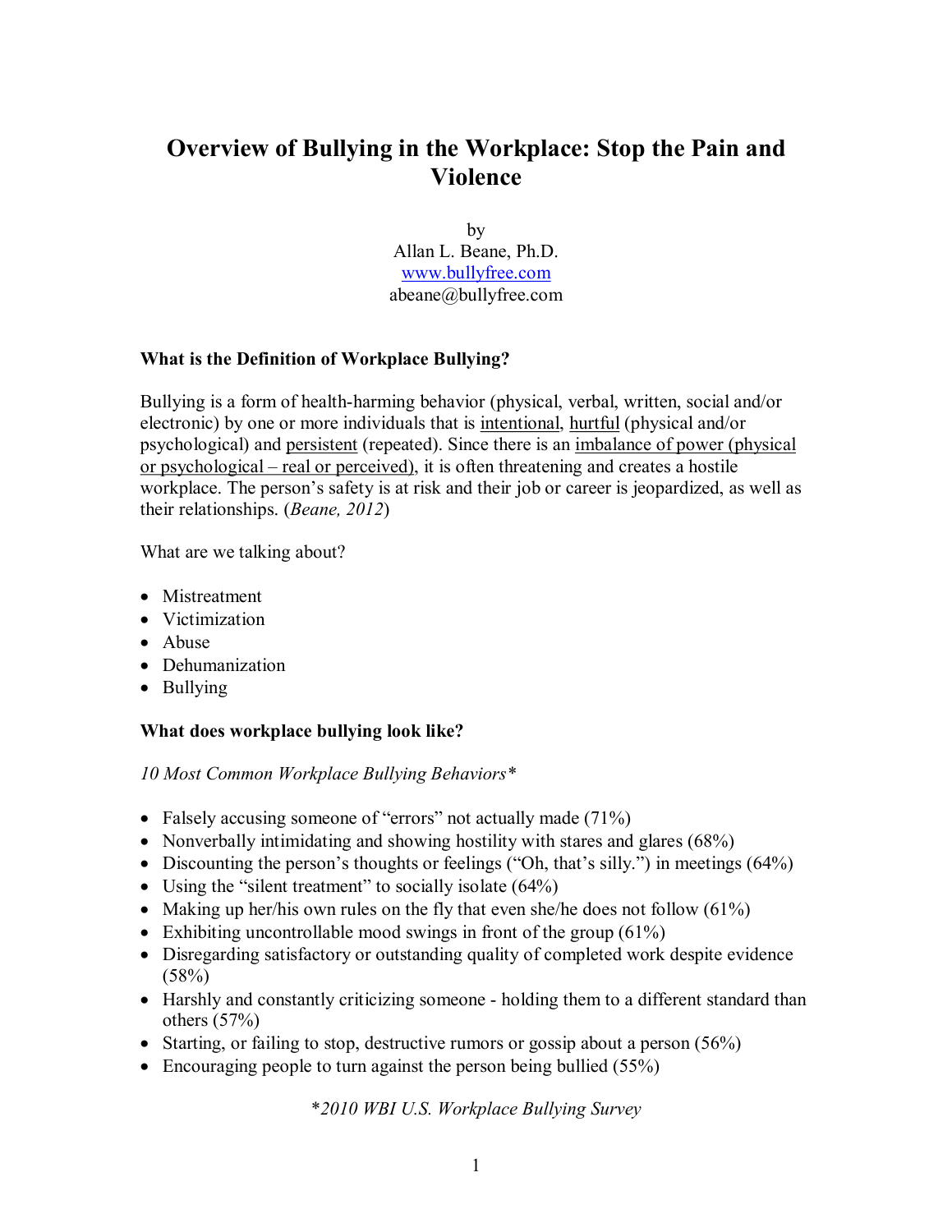# **What does research tell us about bullying in the workplace?**

- · Approximately 37 percent of U.S. workers have reported being bullied on the job
- · 49 percent say they have witnessed a bully in action
	- o *This represents a staggering 86% of the workforce being affected by bullying in the workplace.*
- Over 71.5 million Americans are affected by bullying in the workplace
- Workplace Bullying Institute (WBI), Washington State-based non-profit group serving the U.S. and Canada
	- o 40% of targets never tell their employers
	- $\circ$  43% of targets are bullied by co-workers
	- o 36% are bullied by supervisors
	- o 38% of bullies are women
	- o 62% of bullies are men
	- o 58% of targets are women
	- o 42% of targets are men
- Employer Involvement
	- o A 2010 survey found 33% of employees believe their employer is "very engaged" in preventing bullying.
	- o The same survey revealed 43% believe their employer is "unengaged" and were unaware of any employer activity.

Reference: *2010 WBI U.S. Workplace Bullying Survey*

# **Who are At-Risk of Being Targeted?**

- Competent, intelligent, and high-performing employees bullies see them as threatening
- Good natured employees who are not assertive the bullies see them as weak
- New employees
- · Anyone who appears to be "different"
- Anyone they can have power and control over, hurt, and manipulate

# **Why Don't Employees Report It?**

- Embarrassment and shame
- Observed others reporting it and nothing was done
- Fear they will be blamed
- The bully is their superior and fear they may be forced to leave their job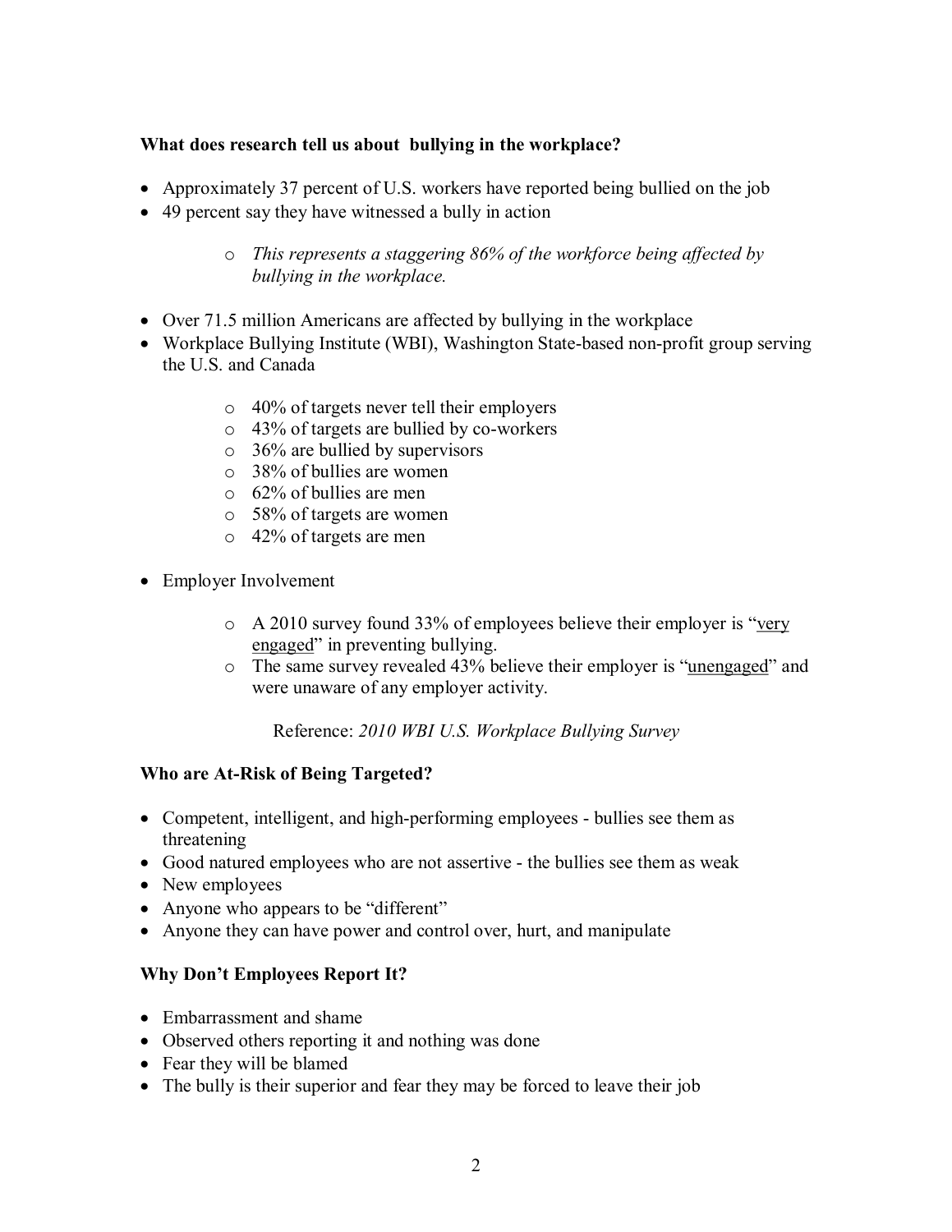- Fear leadership will be mad because reporting it has created a problem that needs to be addressed
- Fear retaliation
- Fear being ostracized by coworkers

### **Why Must Workplace Bullying Be Prevented and Stopped?**

- · More prevalent today and in more serious form
- A violation of civil rights in some cases
- Occurs in every workplace
- · Creates a fearful workplace
- Contributes to violence in the workplace

#### **What is the Cost of Bullying? (Impact on Businesses and Individuals)**

- · Bullying causes stress and it is costing businesses
	- o Everyday, 1 million workers in the US are absent from work due to stress.
	- o Stress is costing American businesses [\\$300 billion](http://www.tuc.org.uk/h_and_s/tuc-6968-f0.cfm) a year in terms of diminished productivity, employee turnover and insurance.
	- $\circ$  If [37%](http://workplacebullying.org/press/2008tcl4.html) of workers are bullied, the potential cost to American businesses would be around \$111 billion annually.
- Impact on Businesses
	- o Workplace bullying leads to 18 million lost working days per year (*Hazards Magazine*, Issue 70)
	- o Increased turnover (*Keashly & Jagatic, 2003*)
	- o Increased cost of recruitment and training
	- o Low workforce morale (*Rayner & Hoel, 1997*)
	- o Poor customer relations (customers bullied or observe behavior of bully)
	- o Decreased productivity and performance (*Field 2001*)
	- o Decreased employee commitment (*Hoel et. al., 2003*)
	- o Potential litigation (*Earnshaw and Cooper, 1996*)
	- o Adverse media attention negative impact on corporate image

*The bottom line is that workplace bullies are just far too expensive to keep.*

- Impact on Individuals
	- o Top 12 Health Consequences (Symptoms) for Bullied Employees\*
		- Severe anxiety (94%)
		- ß Sleep disruption (84%)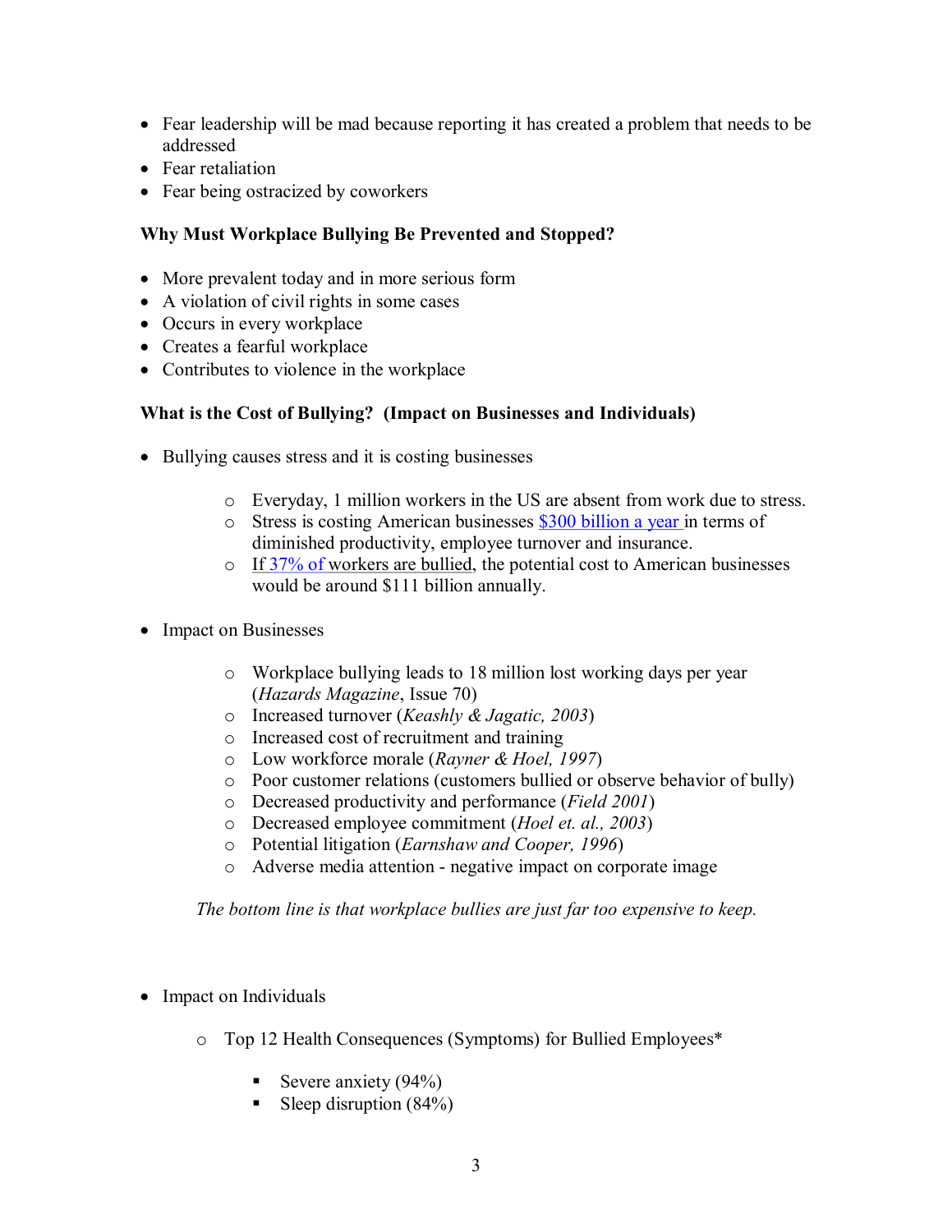- Loss of concentration  $(82%)$
- Feeling edgy (jittery, nervous)  $(80\%)$
- Obsession over bully's motives and tactics (76%)
- Stress headaches  $(64\%)$
- Avoidance of feelings and/or places  $(49\%)$
- Shame and embarrassment causing a change in routine  $(49\%)$
- Racing heart rate  $(48%)$
- Flashbacks  $(46\%)$
- New muscle or joint aches  $(43%)$
- Diagnosed depression  $(41\%)$

\*Namie, G. Namie, R., The Bully at Work. Naperville, IL: Sourcebooks, Inc. 2000, p. 61.

### *Bullying:*

- Weakens the mind
- · Weakens the heart
- Weakens the body
- · Weakens the spirit

### DRAINS THE SOUL!

#### **What can you do to protect yourself from people who bully?**

Though you cannot go back and make a brand new start, my friend, you can start now, and make a brand new end. *Unknown*

Every situation is different. How you respond to the bullying depends on the extent/level of bullying, how it affects you, your company's policies and leadership quality, and your particular situation.

You could take an *informal* approach or follow a more *formal* approach.

Take Action!

Help Yourself!

- Major goals for yourself:
	- o To protect yourself from future bullying.
	- o To briefly explore why you are being bullied. (Don't spend much time on this. *No one deserves it*.) Too much time on "Why" can cause you to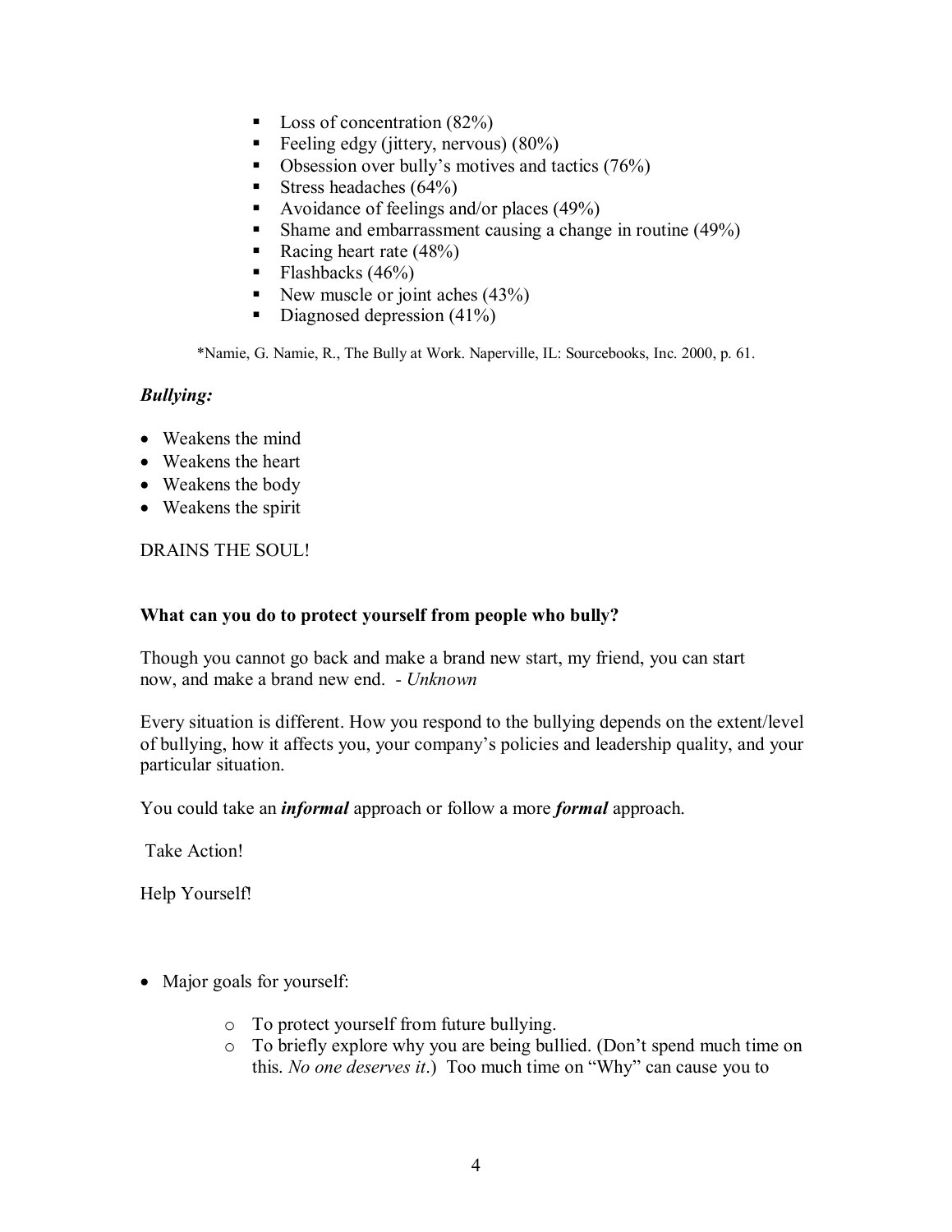think too much about your own doubts and insecurities and prevent you from moving forward to solutions to the problem

- o To develop a plan for managing the hurt and the stress to minimize the impact on bullying
- · Don'ts
- o Don't appear hurt or cry
- o Don't let the bully sense he/she has power and control over you
- $\circ$  Don't deny it is happening to you
- $\circ$  Don't constantly complain to your co-workers about the bully's behavior not constructive, it's disrespectful, and adds fuel to the fire
- $\circ$  Don't ignore or minimize the bullying act immediately to stop it
- o Don't write it off as interpersonal conflict or a misunderstanding it's Bullying!
- o Don't waste energy having a breakdown on account of a bully Don't retaliate
- What to Do! (A Seven-Step Process)
	- o Step #1: Acknowledge, State, and Understand the Problem
	- o Step #2: Consider Assertively Confronting the Bullying
	- o Step #3: Develop a Safety Plan
	- o Step #4: Check Company Policies and Procedures
	- o Step #5: Document Incidence
	- o Step #6: Seek Advice and Report (If Desired)
	- o Step #7: Empower Yourself
		- $\blacksquare$  Develop a Wellness Action Plan (Cope with the Stress)
		- Enlist Support
		- Develop Your Strengths
		- **Increase Your Options**
		- $\blacksquare$  Build decision-making skills
		- **•** Develop Assertiveness Skills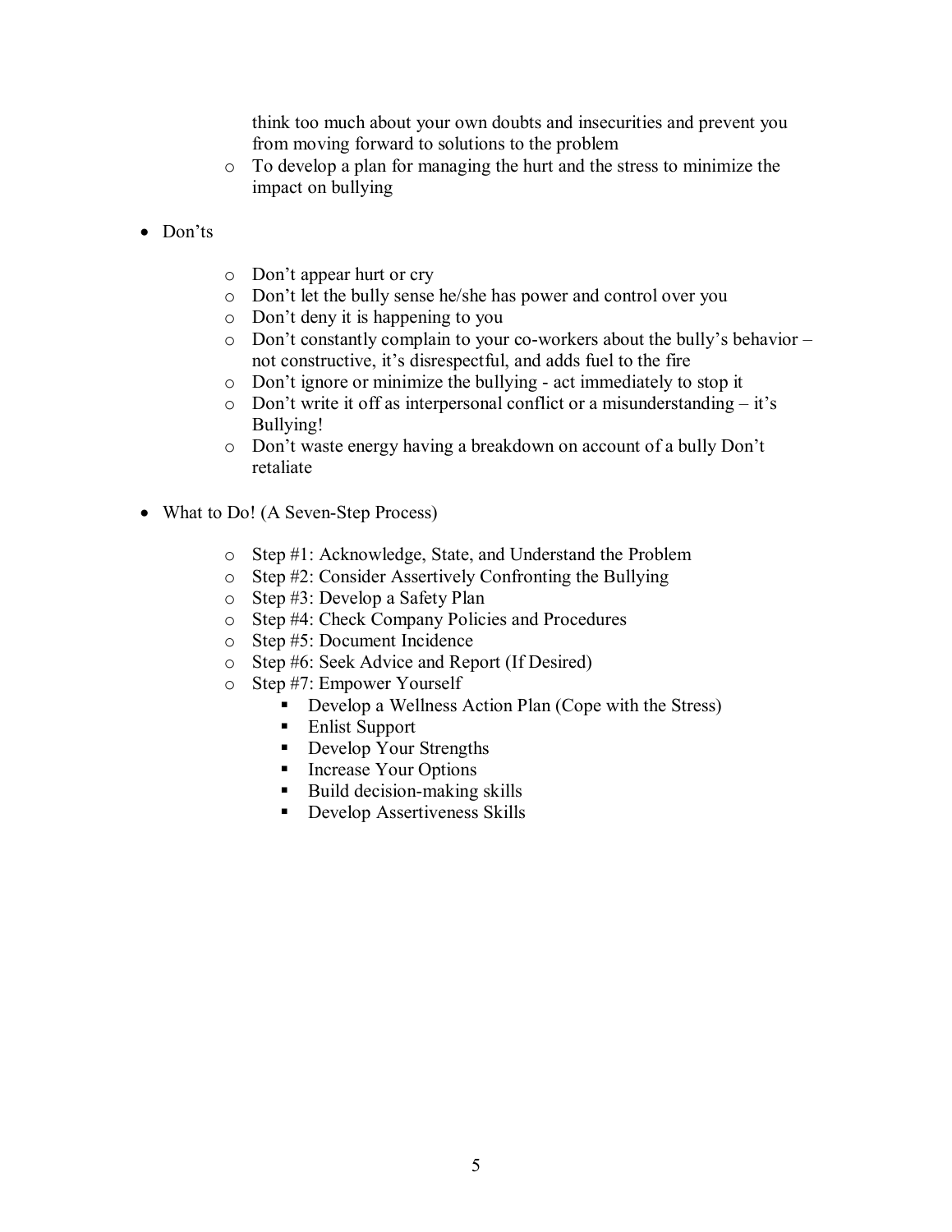# **Step #1: Acknowledge, State, and Understand the Problem**

- o *Recognize that you are being "bullied" and it isn't right* call it what it is – Say, "I'm being bullied." *Don't make excuses for the bully* – excuses permit the bullying to continue
	- "She's just having a bad day."
	- "He's under a lot of stress."
- o *Recognize that the person may not be evil, just unhappy, insecure, arrogant, jealous, etc.*
	- If you do this, you will feel less intimidated and wronged by the person.
- o *Recognize why the bully has picked you this may help you find solutions* 
	- ß You are kind, loving, sensitive, and will not be assertive
	- ß You communicate a lack the confidence so you won't confront the bully
	- You are an excellent professional –very productive highperformer)
	- $\blacksquare$  Very intelligent
	- $\blacksquare$  Very attractive
- o *Recognize that the mistreatment is not about you, it is the bully who has a problem – trying to meet their unmet needs*
- o *Seek to understand how it impacts you* 
	- Journaling Write down (honestly expressing your thoughts and feelings regarding your bullying situation) – *documents impact on you:*
		- Physical Symptoms
		- Emotional Symptoms (Note: Be sure to admit and appropriately express your anger)
		- Mental Symptoms
		- Behavior Symptoms
			- o Journaling reminds you that the bullying is real and must stop
			- o Journaling gives you insight and control over your behavior that may spill over with friends and family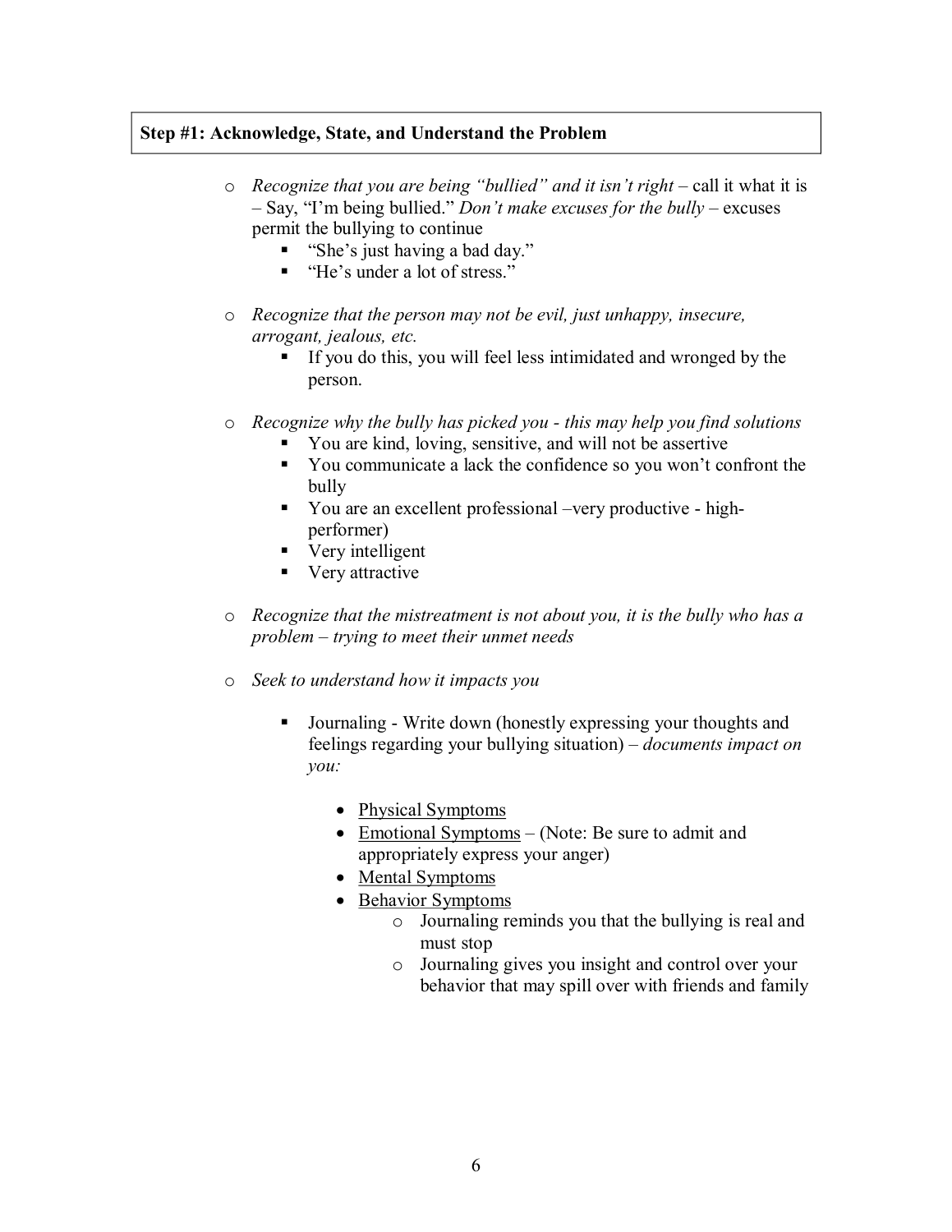# **Step #2: Consider Assertively Confronting the Bully**

- · *If you feel safe and comfortable to do so, make it quite clear to the bully as soon as possible that the behavior is unwanted and unacceptable and that you will not tolerate it.*
	- o Consider asking the appropriate person (e.g. supervisor, line manager, trusted colleague or site-based grievance contact person) to approach the bully on your behalf or to mediate or facilitate face-to-face discussions and find a resolution that is acceptable to everyone involved.

# **Step #3: Develop a Safety Plan**

- · *Immediately develop a Safety (Protection) Plan* for yourself. Identify what you can do so you aren't such an "easy target" or "sitting duck."
	- o When possible, avoid the bully
	- o Never go to the bathroom alone
	- o Don't have routines such as using the same hallway and stairwell keep bully guessing where you are
	- o Report each day to someone you trust
	- $\circ$  Try to have responsible co-workers with you when you interact with the bully
	- o Consider reporting it, but have your facts written down in a log
	- o Ask your supervisor to increase his/her monitoring of your interactions with the bully
	- o Consider leaving your job or asking for a transfer, be prepared if this becomes a choice

# **Step #4: Check Company Policies and Procedures**

- · *Examine the company's health, safety, and harassment policies* to determine if the bully has violated any of them.
- · *Make sure you follow the policies and procedures*, if you decide to report the bullying (or file a complaint).
- · *Make sure the company follows their policies and procedures*, including personnel policies. For example, is your supervisor responsible for holding employees accountable for their behavior?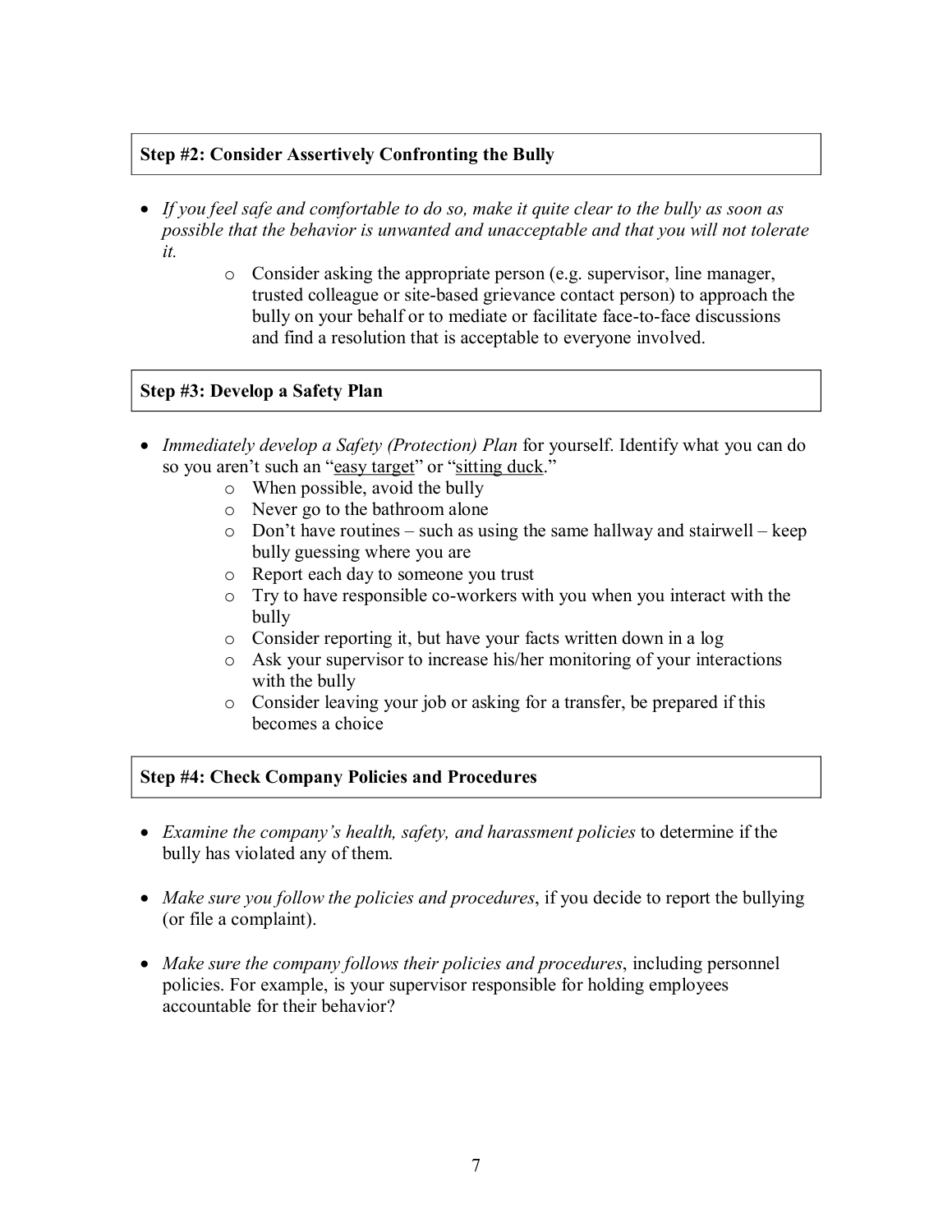# **Step #5: Document Incidences**

- · *Keep a log of what happens (facts only, not opinions)*
	- o Why a Log?
		- $\blacksquare$  Forces you to look at the situation objectively
		- Helps you to avoid blowing it out of proportion or from minimizing or ignoring it
		- $\blacksquare$  Will prove helpful when you report the bullying.
		- Will help you improve your personal safety plan
		- Documents the facts
	- o What should be included?
		- $\blacksquare$  Date and time
		- Location
		- Witnesses and their response
		- Kour response to the mistreatment
		- Bully's response to your response
	- o Log of Incidences
		- **If the bullying has been going on before you start your log:** 
			- record what happened as accurately as you can
			- make a note of the date you're making your recollection
		- Also include a record of your reports of the bullying and meetings with superiors

# **Step #6: Seek Advice and Report (If Desired)**

- Seek advice from the individual in the company who is responsible for receiving health and safety complaints.
- Consider filing a formal complaint
	- o You may decide, or be required to lodge a written complaint to your employer.
	- o If a formal investigation does occur, an impartial person who is not involved in the particular situation should carry this out.
	- o After filing a complaint, don't make allegations about bullying behavior or harassment to people who are not involved in handling complaints in your workplace.
		- $\blacksquare$  The alleged bully is protected by confidentiality provisions in law and may be able to take action if the complaint is not handled properly.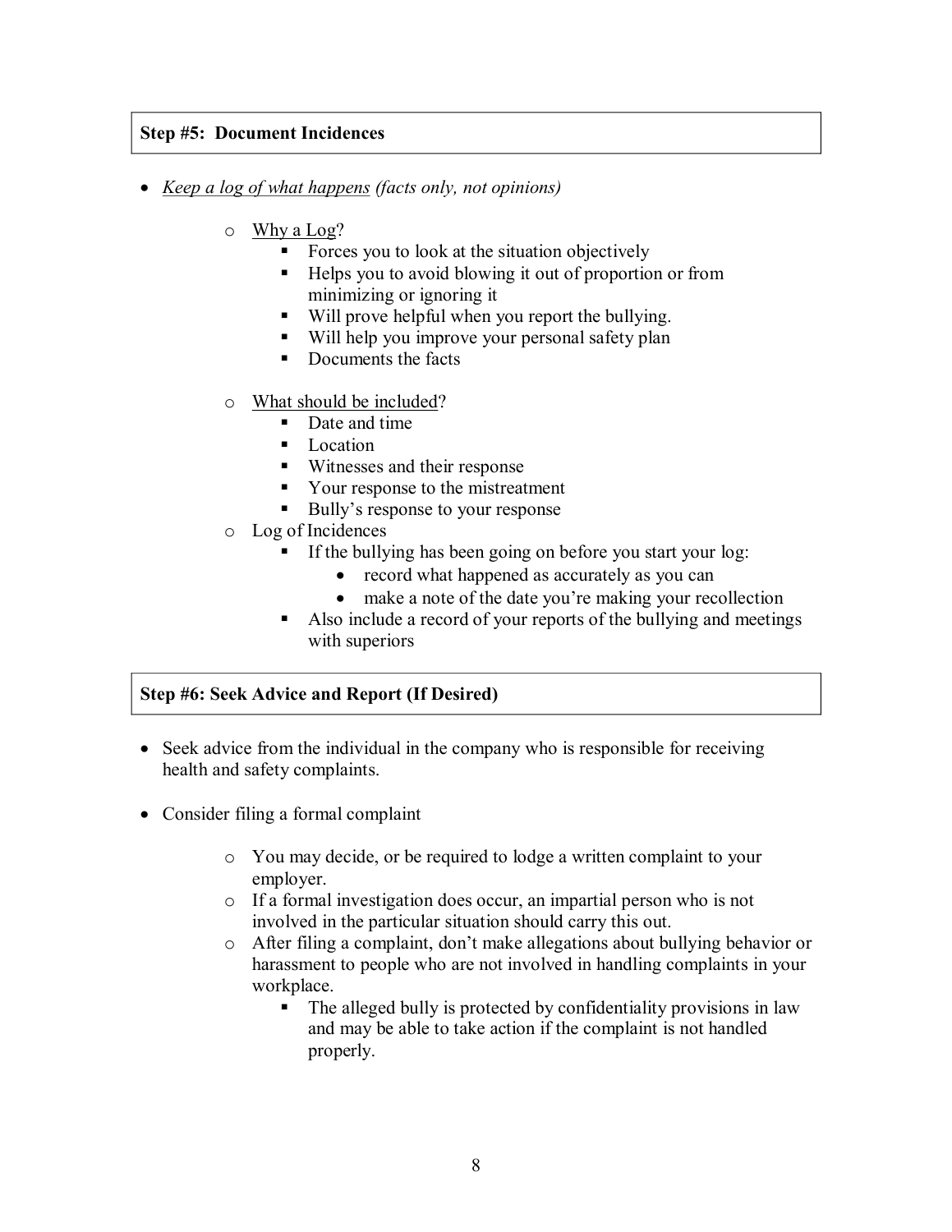o The investigator should document your report and keep a record of information gathered in the course of the investigation and you should be advised of the outcome.

### **Step #7: Empower Yourself**

- · *Develop a Wellness Action Plan (Cope with the Stress) Take Care of Yourself!*
	- o Keep a journal (honestly expressing your thoughts and feelings regarding your bullying situation)
	- o Improve your health habits to help you deal with stress
	- o Good eating habits
	- o Exercise at least 30 minutes daily
	- o Get at least 8 hours of sleep
	- o Listen to instrumental music (no words
	- o Have fun doing what you enjoy
	- o Laugh every day (comedy DVDs, books, etc.)
	- o Drink plenty of water daily (ounces of water should be 10% of your body weight)
	- o Breathe deeply for five minutes five times a day
	- o Meditation (Quiet Time and Prayer)
	- o Try Tai Chi and/or Yoga, etc.
	- o Etc.
- Seek balance in your life target top 3 areas listed below that need improvement and then take action
	- o Spiritual Health
	- o Mental/Psychological Health
	- o Physical Health
	- o Family
	- o Social\
	- o Financial
	- o Career
	- o Enlist Support from friends and family people you can trust and depend on to listen, to encourage you, and to guide you – don't wait for people to offer help
		- Develop a "Best Friend" you can trust
		- May help you have fewer resulting emotional problems and control your anger.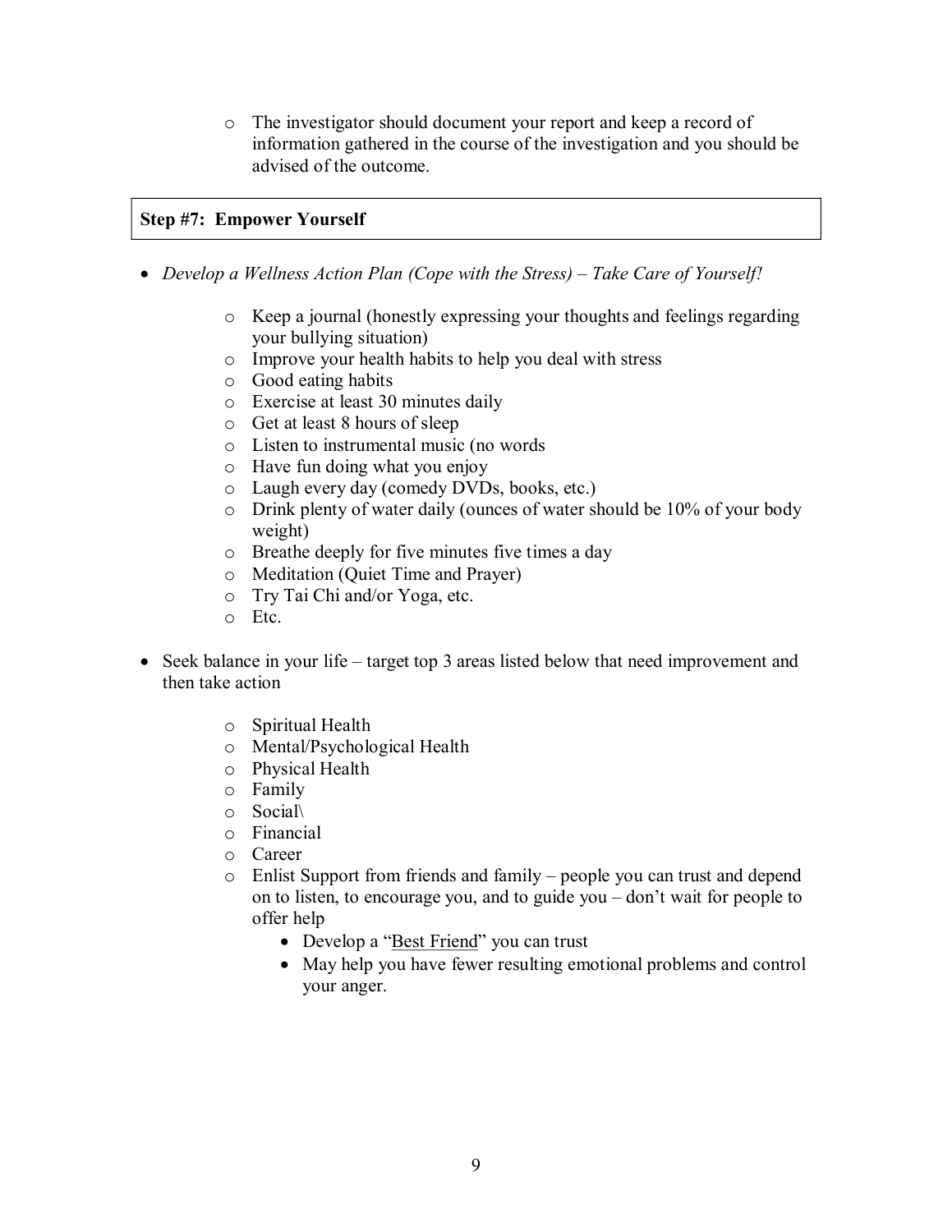- Build your self-confidence, self-esteem, and body strength (weight lifting, individual sports such as golf, softball, hiking, running, swimming, Tai Chi, etc.)
- Positive Self-talk focus on your strengths, praise yourself for work well done, accomplishments, etc.
	- o Reject the thought you deserve to be mistreated
- Develop skills (especially of social value)
- Get involved in helping others in your community
- Learn to make good decisions
- If needed, seek professional counseling
- Develop Assertiveness Skills

*Note*: After using the following strategies, you should, if possible, start a conversation with someone, or walk off confidently, or walk into a group of co-workers.

- o *General Assertiveness Strategies*
	- Look confident (assertive body language) by standing tall and holding your head up.
	- Don't appear hurt or angry. Keep your facial expressions neutral but serious.
	- $\blacksquare$  Move closer to the bully, turn sideways and have non-threatening eye contact. Maintain good balance by keeping your feet shoulder-width apart.
	- Hold your arms beside your body. Don't hold your arms up like you want to fight.
	- Don't put your hands in your pockets.
- o *Specific Assertiveness Skills*
	- ß Assertive statements. With a serious face and a strong but calm voice say, "*This is a waste of my time, I don't have to listen to this. I'm out of here*."
	- Fogging. Admit the characteristic. Soft verbal comebacks.
	- Exhaust the topic. Repeated questioning about putdown.
	- Admit the Obvious. Indicate the bully sees the obvious—"Wow! He notice noticed I'm bald."
	- Broken record. Repeat "What did you say?" or "That's your opinion." or "So."
	- Expose ignorance of bully. Share facts regarding a medical problem or disability.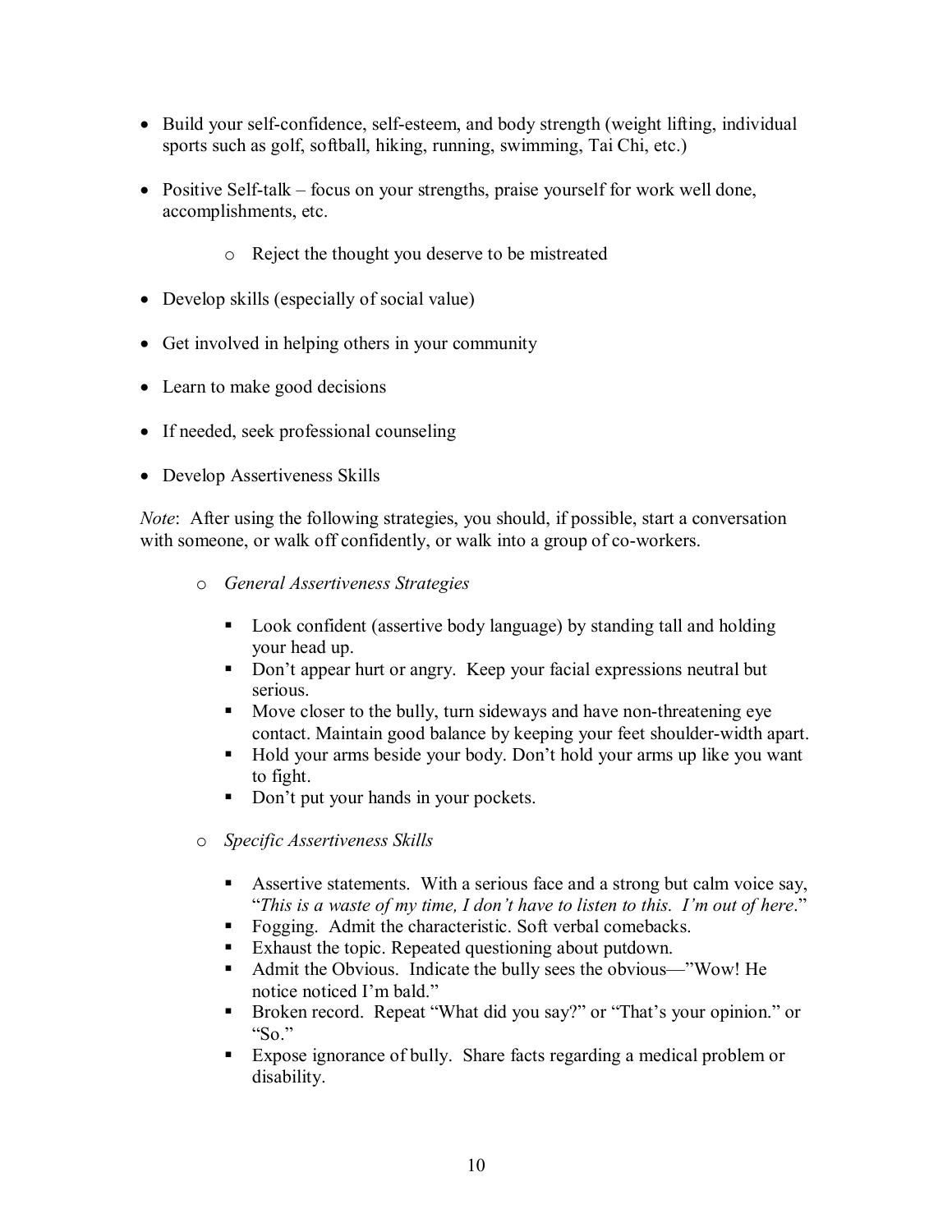- Give permission to tease. "Well, it's okay to say what you want. It doesn't bother me."
- Use sense of humor. Do not make the bully feel like he/she is being laughed at. When the bully says, "You sure do have big ears." You could say, "Your right, sometimes I feel like an elephant."
- Make an asset of the characteristic. Well, I guess Michael Jordan and I are alike, we both don't have hair.
- Consider your own behavior that may be triggering the mistreatment you may do something that irritates the bully or make them jealous.
	- $\circ$  Remember, you do not deserve to be mistreated they never have the right to mistreat you.
	- o Determine what your response is that may be rewarding the behavior crying, pouting, being passive or non-assertive (allowing it).
- · To develop your confidence in responding differently, engage in emotional rehearsal.
- Find a place outside work (non-work activities/organizations) where you can feel accepted and have a sense of belonging.
- · Increase your involvement in work activities that the bully doesn't attend.

# **Summary**

- Workplace bullying is widespread.
- The impact of bullying is costly for both the business and the individuals involved.
- Workplace bullying should be viewed as an organizational problem, not just an individual problem.
- · Therefore, the interventions need to be targeted at **both** the individual and organizational level.

If You Are Bullied, Remember!

- It's not you, it's the bully who has a problem.
- You are not alone, we know how to help you.
- · You are not helpless in facing the problem of bullying.
- You can reclaim your energy.
- You can reclaim your love for your work.
- You can reclaim your positive self-esteem.